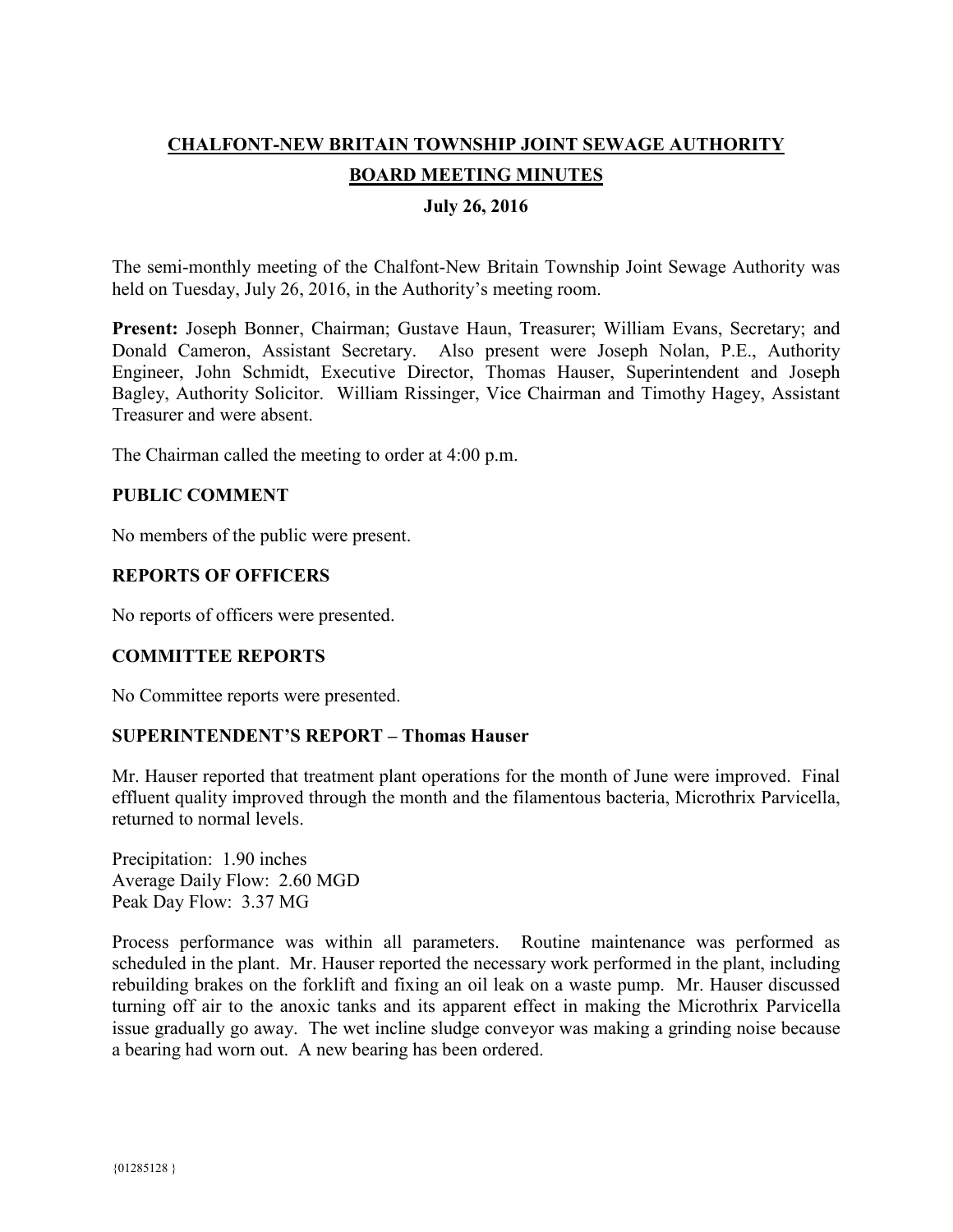In the collection system, nine (9) mainline runs and eighty-seven (87) laterals were treated for root control. Two (2) laterals were televised. Fourteen (14) manhole chimneys were sealed. Personnel started up the potassium permanganate systems at all pump stations.

A question was asked from the Board regarding what was used to seal the manhole chimneys. Mr. Hauser discussed a caulk that is put in the cracks.

## **EXECUTIVE DIRECTOR'S REPORT – John E. Schmidt**

For the Oxford Land Development Escrow Account, the Board has already approved the closing of the account. A check was made out too late to be included on the Authority's bill list for July 12.

**MOTION:** It was **MOVED** by Mr. Evans and **SECONDED** by Mr. Haun to approve the escrow check for the Oxford Land Development Account. The Motion was unanimously adopted.

Mr. Schmidt noted that the minutes for the July 12 meeting had been distributed. There were no comments provided for the minutes.

There was a question from the Board regarding the extension to the administrative office building. Mr. Schmidt responded that a 28' x 8' extension is being added to the administrative office building consisting mostly of enlargement of the utility room to house a well system, a tub sink and filters. The construction crews have moved an electrical line and poured a foundation wall.

There was a discussion regarding the siding on the front of the building and the color of the new roof. An issue was raised about the possibility of changing the siding in light of the new roof color.

#### **ENGINEER'S REPORT – Joseph Nolan, P.E.**

In terms of the Phase III Update, Mr. Nolan reported that CKS is still reviewing shop drawings and submittals. The Electrical Contractor relocated a transformer for the office building. A progress meeting with the contractors had previously taken place and was noted to the Board at the last meeting. An additional progress meeting will take place each month during the Project.

#### **SOLICITOR'S REPORT – Joseph Bagley, Esquire**

Mr. Bagley reported that an easement agreement for Doylestown Township's bike trail had been received on July 25 and is being reviewed by the staff.

Mr. Bagley also reported that Mr. Schmidt and he have been working on revisions to the proposed New Britain Township Sewer Use Ordinance and that he expects to be sending it to the New Britain Township Solicitor in the near future. He also reported that similar changes will need to be made to the Chalfont Borough Ordinance so that they are similar.